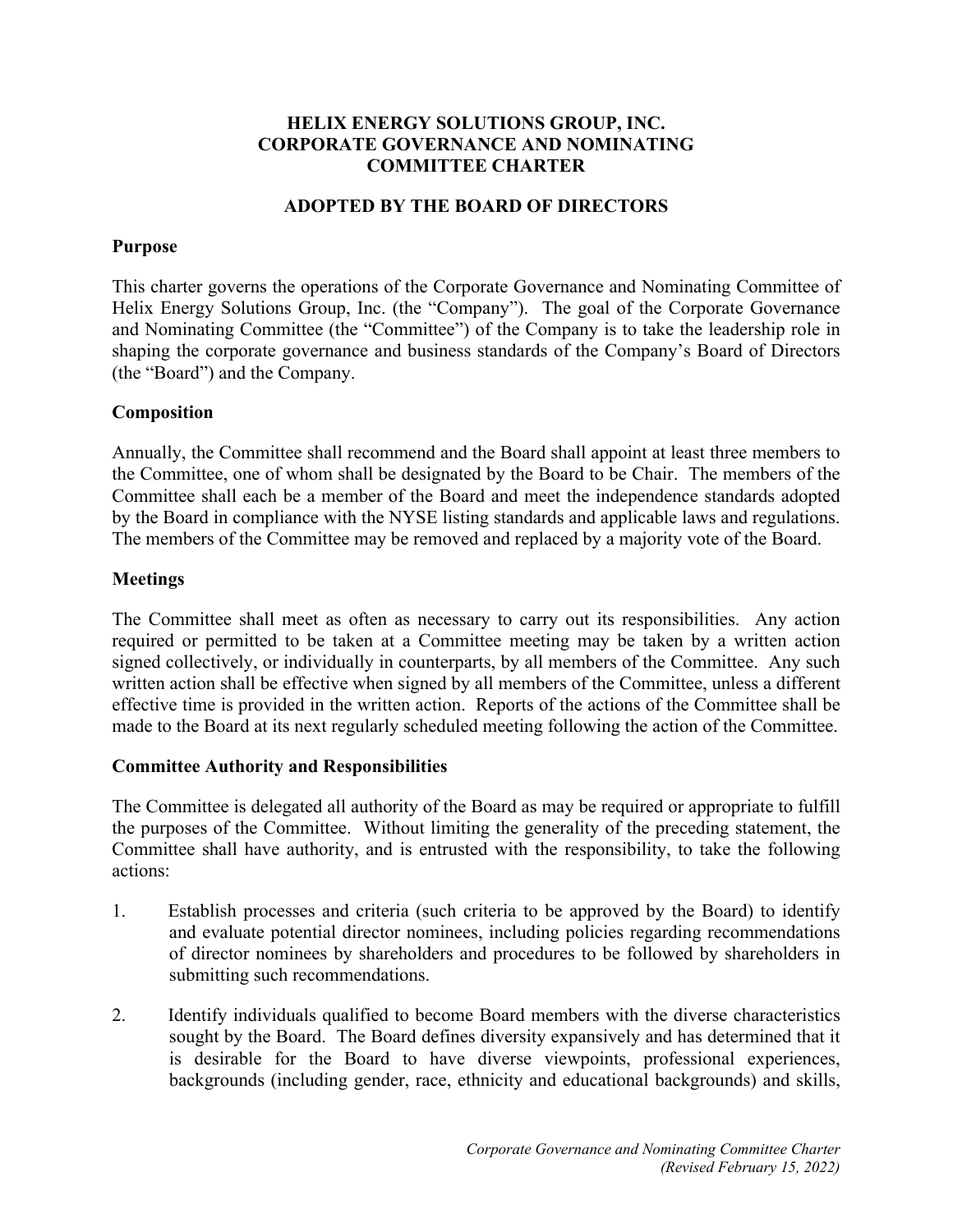with the principal qualification of a director being the ability to act effectively on behalf of Company shareholders.

- 3. Review the qualifications of incumbent directors.
- 4. Select or recommend to the Board the director nominees on an annual basis and when it otherwise becomes necessary or appropriate to identify director nominees.
- 5. Review and make recommendations to the Board regarding the independence of Board members and potential director nominees.
- 6. Recommend to the Board the number and term of members of the Board.
- 7. Recommend to the Board the members for each of the committees of the Board.
- 8. Recommend to the Board the number and term of members for each committee of the Board, subject to the requirements of the committee charters.
- 9. In the case of a director nominee to fill a Board vacancy created by an increase in the size of the Board, make a recommendation to the Board as to the class of directors in which the individual should serve.
- 10. Monitor and recommend the functions of the committees of the Board.
- 11. Develop and recommend to the Board the corporate governance principles for the Company, including standards to be applied in making determinations as to the absence of material relationships between the Company and a director.
- 12. Periodically review and recommend to the Board appropriate Board leadership structure.
- 13. Periodically review and revise the corporate governance guidelines of the Company.
- 14. Review and reassess the adequacy of this Charter annually and recommend any proposed changes to the Board for approval.
- 15. Oversee and review the annual evaluation of the Board, Board committees, and the management of the Company.
- 16. Review with the Board the annual performance of the Board and Board committees, including the performance of the Corporate Governance and Nominating Committee.
- 17. In its sole authority and discretion, retain and terminate any search firm to be used to identify director candidates and exercise sole authority to approve the search firm's fees and other retention terms.